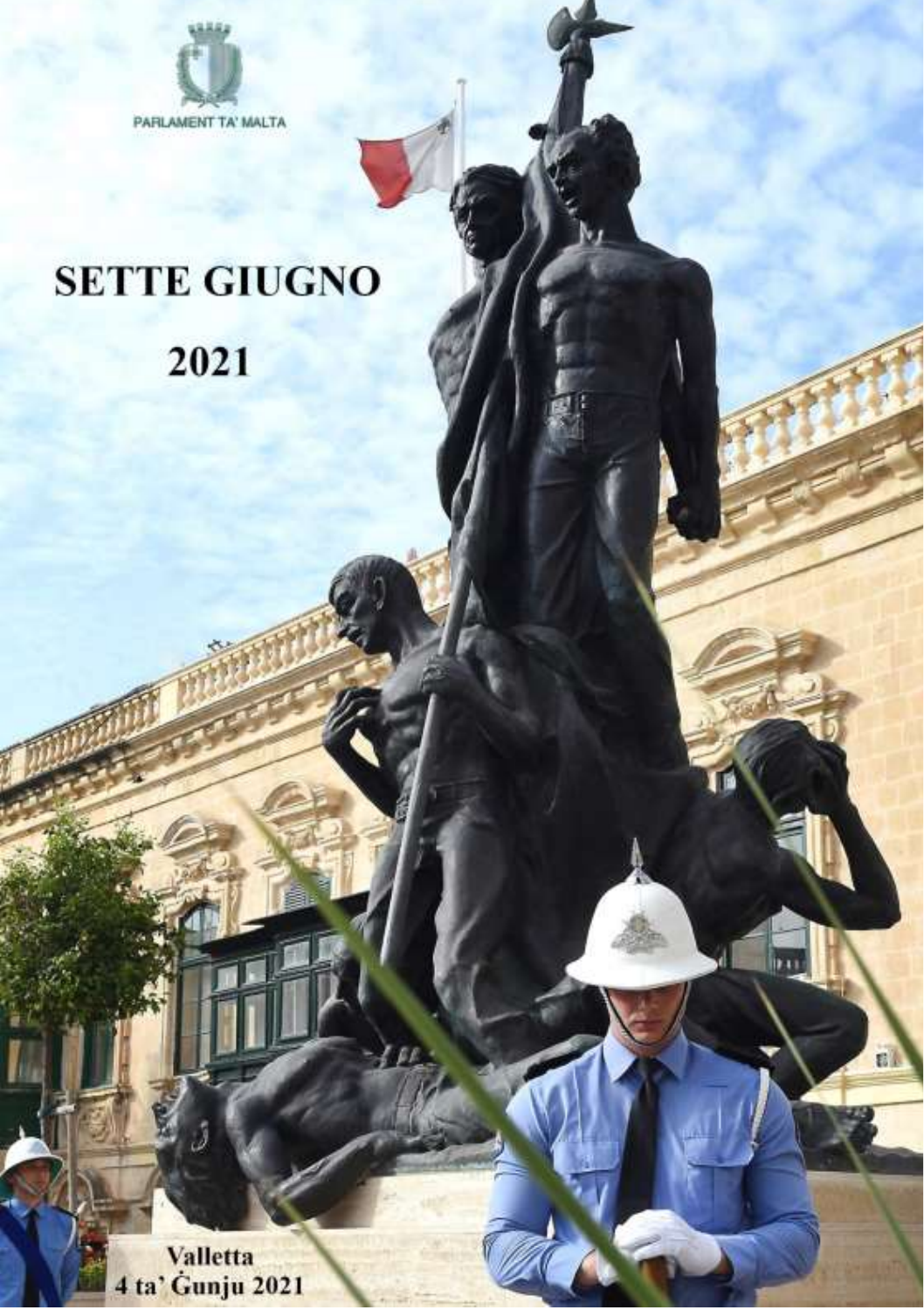Ritratt tal-qoxra: Dipartiment tal-Informazzjoni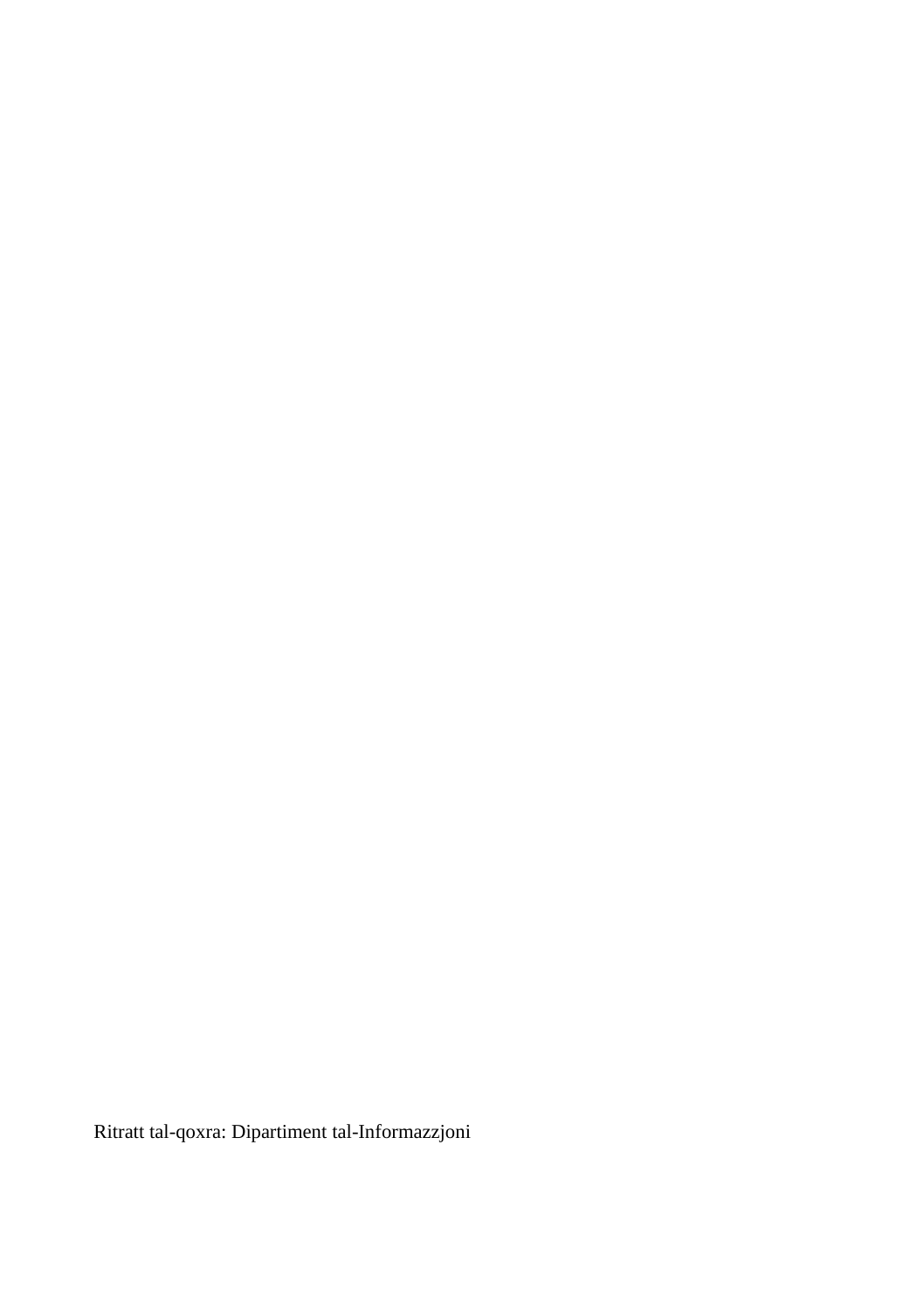## Programm Uffičjali u Diskors mill-Onorevoli Anglu Farrugia Speaker tal-Kamra tad-Deputati Parlament ta' Malta fl-okkażjoni tat-tifkira tas-SETTE GIUGNO

Il-Gimgha, 4 ta' Gunju 2021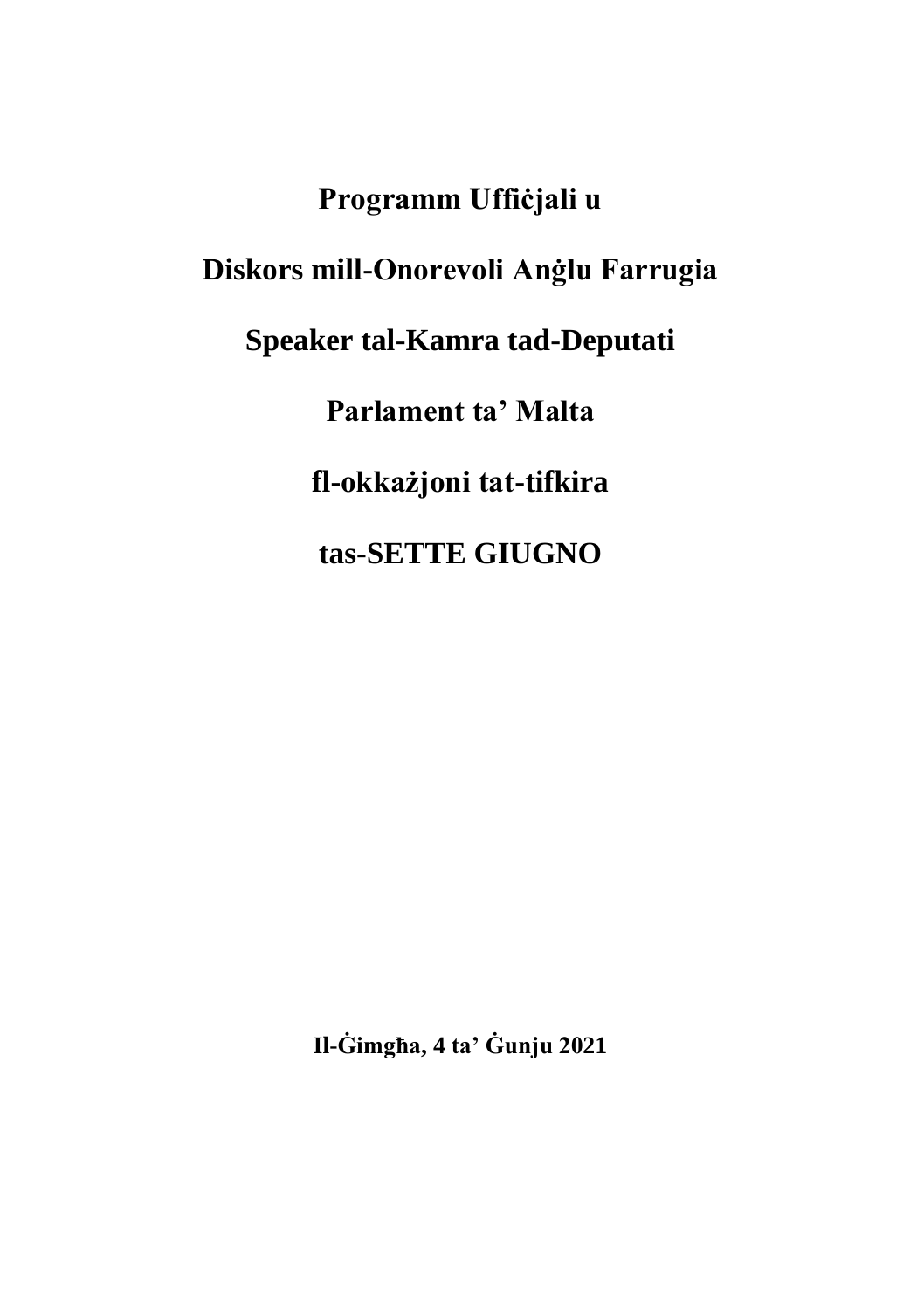## **DISKORS FL-OKKAŻJONI TAS-SETTE GIUGNO 2021**

Il-kommemorazzjoni tas-Sette Giugno ta' din is-sena, 2021, hija waħda importanti għall-Parlament Malti mhux biss għax bħalma hu xieraq qegħdin nagħtu ġieħ lil dawk li ssieltu, u wħud anke taw ħajjithom, sabiex Malta taqbad sew il-mixja demokratika tagħha, iżda wkoll peress li din is-sena taħbat il-mitt sena miċ-ċerimonja inawgurali tal-Parlament Malti, proprju fl-1 ta' Novembru tal-1921 wara li Malta ngħatat il-Kostituzzjoni tas-*self-government* magħrufa aħjar bħala l-Kostituzzjoni Amery-Milner, li daħlet fis-seħħ fl-14 ta' April 1921.

Interessanti l-fatt illi din il-Kostituzzjoni daħlet fis-seħħ proprju tliet ijiem biss qabel ma fis-17 ta' April tal-1921 miet fl-eżilju Manwel Dimech, li kien u għadu meqjus bħala viżjonarju ewlieni għal pajjiżna. Ma kienx biss wieħed mill-ewwel soċjalisti bi prinċipji sodi, filosofu, awtur u poeta, imma kellu viżjoni għal Malta li kienet tħares ħafna aktar 'il bogħod minn ta' dawk li fl-istess perjodu kienu qegħdin imexxu u wkoll jagħtu kontribut fil-ħidma ta' pajjiżna. Qed ngħid dan għaliex minkejja li dak iż-żmien kien hemm ħafna opinjonijiet dwar kif għandu jitmexxa pajjiżna, Manwel Dimech kien diġà qed jara li Malta għandha tkun kompletament indipendenti u ħielsa mill-barrani. Qed ngħid dan għaliex dak iż-żmien jirriżulta li kien hemm ukoll tentattivi sabiex Malta tiġi skambjata mal-Eritrea u b'hekk tingħaqad mal-Imperu Faxxista Taljan ta' Mussolini.

Meta wieħed iħares lura, kif qed nagħmlu llum, isib li kien hemm diversi mumenti fl-istorja li llum il-ġurnata ftit li xejn jissemmew. Pereżempju, qabel ma ġiet mogħtija l-Kostituzzjoni tal-1947, naraw illi l-Oppożizzjoni ta' dak iż-żmiem kitbet lill-Colonial Office fejn esprimiet reżistenza qawwija biex il-vot għan-nisa ma jidħolx f'pajjiżna qabel ma jiġi soġġett għal referendum. Dan li qed ngħid huwa dokumentat fl-arkivji tal-Parlament, senjatament f'ittra datata 11 ta' Frar 1947 u mibgħuta minn Nerik Mizzi, dak iż-żmien kap tal-Partit Nazzjonalista, u ser nikkwota minn dan id-dokument:

1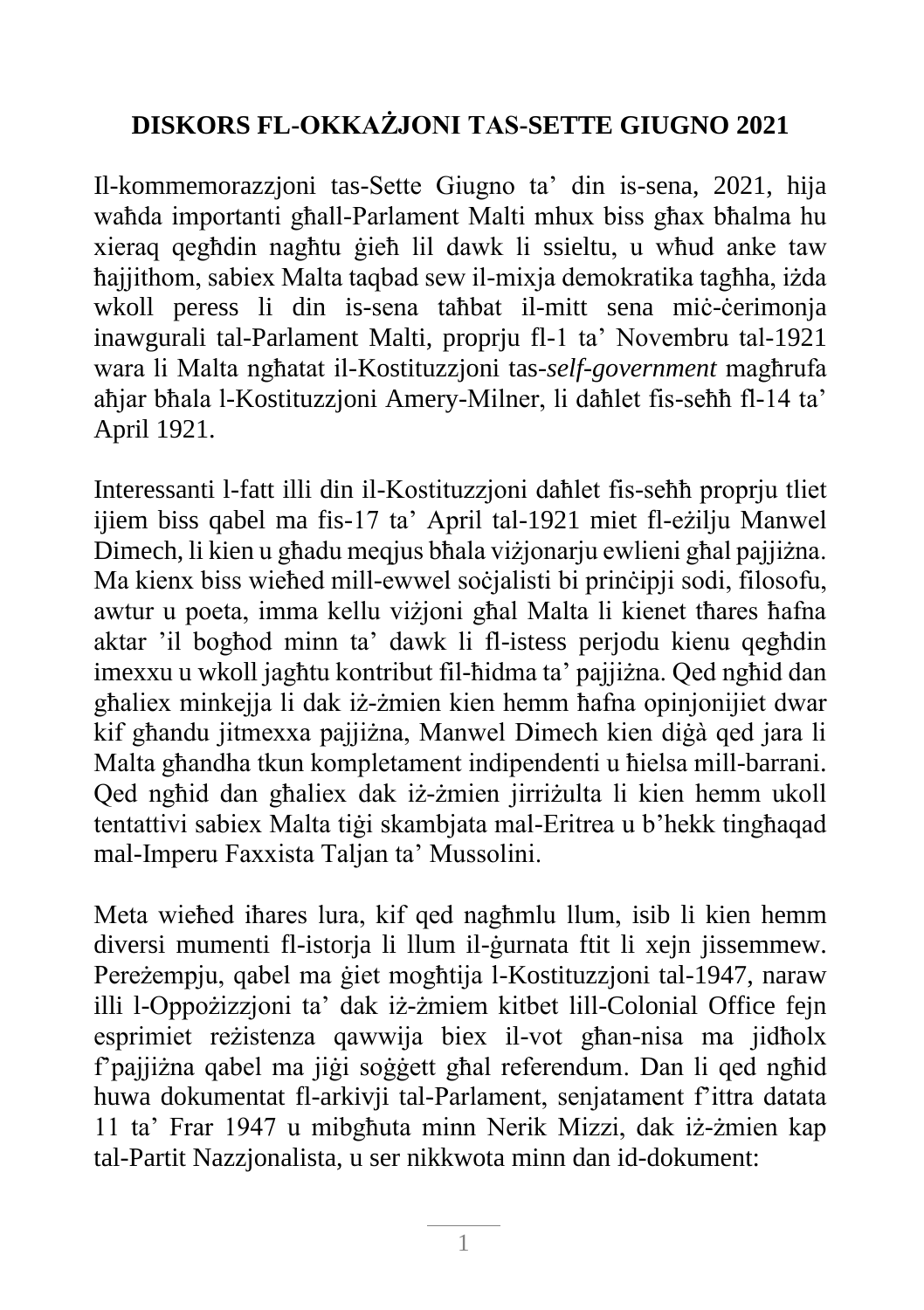"*Certain of interpreting the feelings of the great majority of the public, I hereby renew the request of the Nationalist Party that the question of female suffrage, as well as the issue of the Senate, should be submitted to a national referendum. It is asked also that both referendums should be held prior the coming into force ofthe the new Constitution, so that that this Instrument may be eventually modified according to the wishes of the majority of the people of Malta and Gozo. This procedure suggested by the Nationalist Party Executive, corresponds with the one which the Labour Party Delegation in London in August 1945 had suggested to the Colonial Office.*"

Hawnhekk però rrid ngħid li f'dan ir-rigward sar pass 'il quddiem għaliex grazzi għall-maturità politika fil-pajjiż u fil-Parlament Malti, ftit tal-ġimgħat ilu għaddew emendi għall-Kostituzzjoni u għall-Att dwar l-Elezzjonijiet Ġenerali biex fl-elezzjoni ġenerali li jmiss ikollna mhux inqas minn 40% tad-Deputati eletti fil-Parlament li jkunu nisa. Tajjeb inżid li l-mod kif jaħdem u jiskatta l-mekkaniżmu li jikkoreġi dak l-iżbilanċ sal-lum persistenti fil-proporzjon ta' nisa eletti, sar bi qbil tal-maġġoranza assoluta tal-Parlament Malti.

Iċ-ċentinarju mit-twelid tal-Parlament Malti jagħtina l-opportunità li ċirkostanzi kif kont qed insemmi aktar qabel – anke jekk issa meqjusa sorvolati – ma jintesewx.

Kwestjoni oħra taħraq fil-mixja kostituzzjonali ta' pajjiżna kienet dik tar-rikonoxximent tar-reliġjon Kattolika fil-Kostituzzjoni ta' pajjiżna. Peress illi l-Ingliżi rrifjutaw illi jdaħħlu dan il-prinċipju fil-Kostituzzjoni Amery-Milner tal-1921, meta beda jiffunzjona l-Parlament Malti kif nafuh illum taħt l-Ispeaker Edgar Arrigo – li inċidentalment jiġi l-bużnannu tal-Viċi Kap tal-Partit Nazzjonalista l-Onorevoli Robert Arrigo – kellha mill-ewwel tiġi mgħoddija liġi biex tindirizza din il-kwestoni. Tant hu hekk li dak iż-żmien l-Isqof Maurus Caruana kien kiteb kliem iebes lis-segretarju tal-Kolonja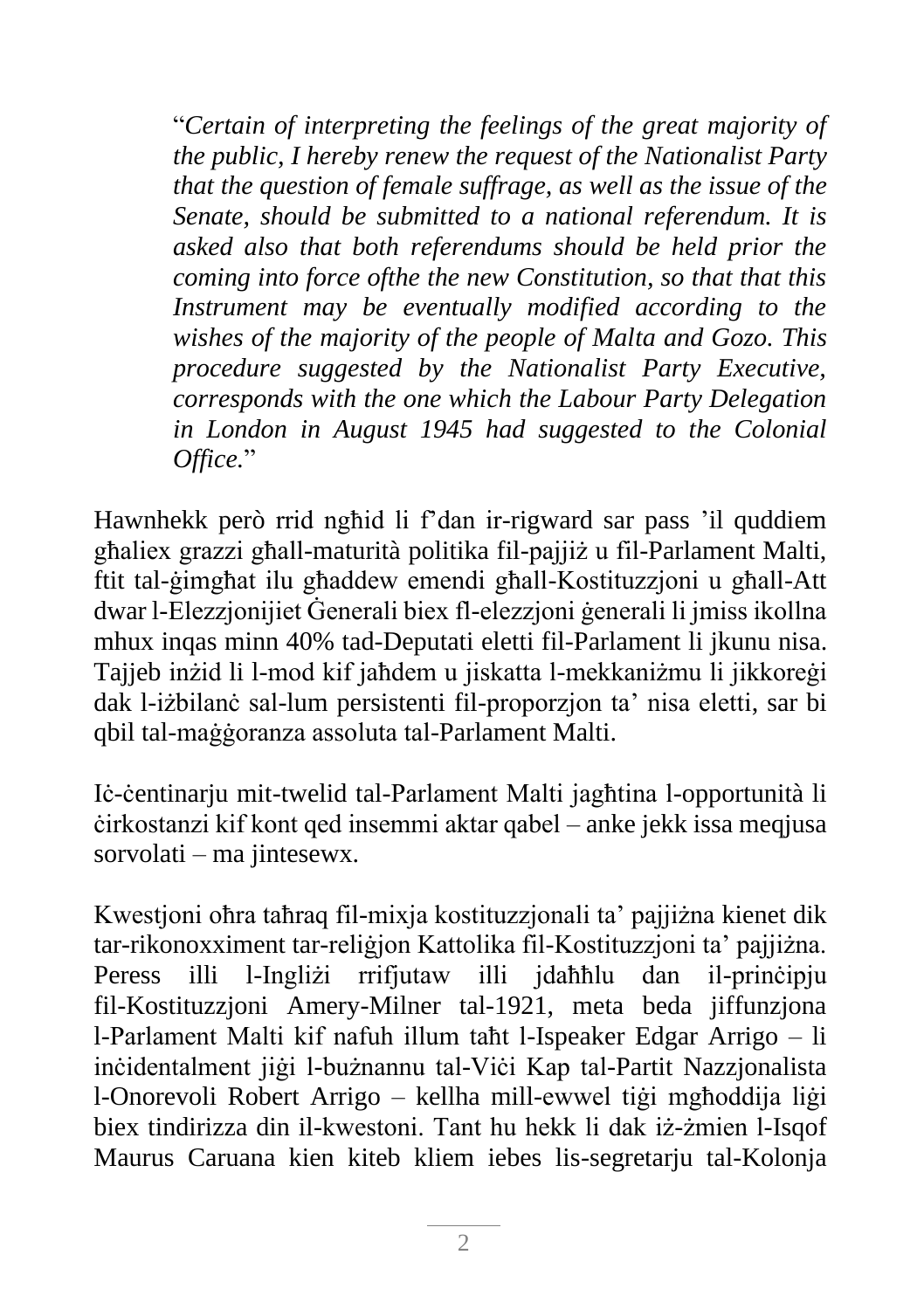Ingliża, fejn insibu li fl-ittra datata 19 ta' Ġunju 1920 kiteb, u nikkwota:

> "*The British have not kept their promise made at the beginning of their administration, that is, they would recognise and protect the Religion of the Maltese. The clause of the NA [National Assembly] had been left out from the draft of the Colonial Office.*".

F'din l-istess ittra l-Isqof kiteb ukoll:

"*We allude to the article by which the people of Malta and Gozo, faithful to the Religion of their fathers, proud of the Catholic faith, which ever since the year 52 A.D. has always been professed in these islands, had declared that the Catholic Religion to be the religion of Malta.*".

Kien għalhekk li meta ltaqa' l-Parlament Malti fit-tieni seduta konġunta tas-Senat u tal-Assemblea Leġiżlattiva li saret fit-3 ta' Novembru 1921, il-Prim Ministru Joseph Howard ressaq mozzjoni dwar dikjarazzjoni tal-fidi magħrufa bħala *Declaration of Faith*. Fis-seduta ta' wara, il-Prim Ministru ressaq l-Ewwel Qari tal-Att imsejjaħ *Religion of Malta Act* li t-titolu sħiħ tiegħu kien jaqra hekk:

> "*An Act to declare that the Roman Catholic Apostolic Religion is the Religion of Malta and its dependencies.".*

Jidher li l-Att tressaq bl-iskop li d-dikjarazzjoni fuq imsemmija tingħata saħħa ġuridika u dan joħroġ minn dak li nsibu fil-preambolu tal-Att innifsu li jgħid:

> "*And whereas a declaration to that effect has already been made by the Senate and the Legislative Assembly at their joint meeting held on the third November, 1921;*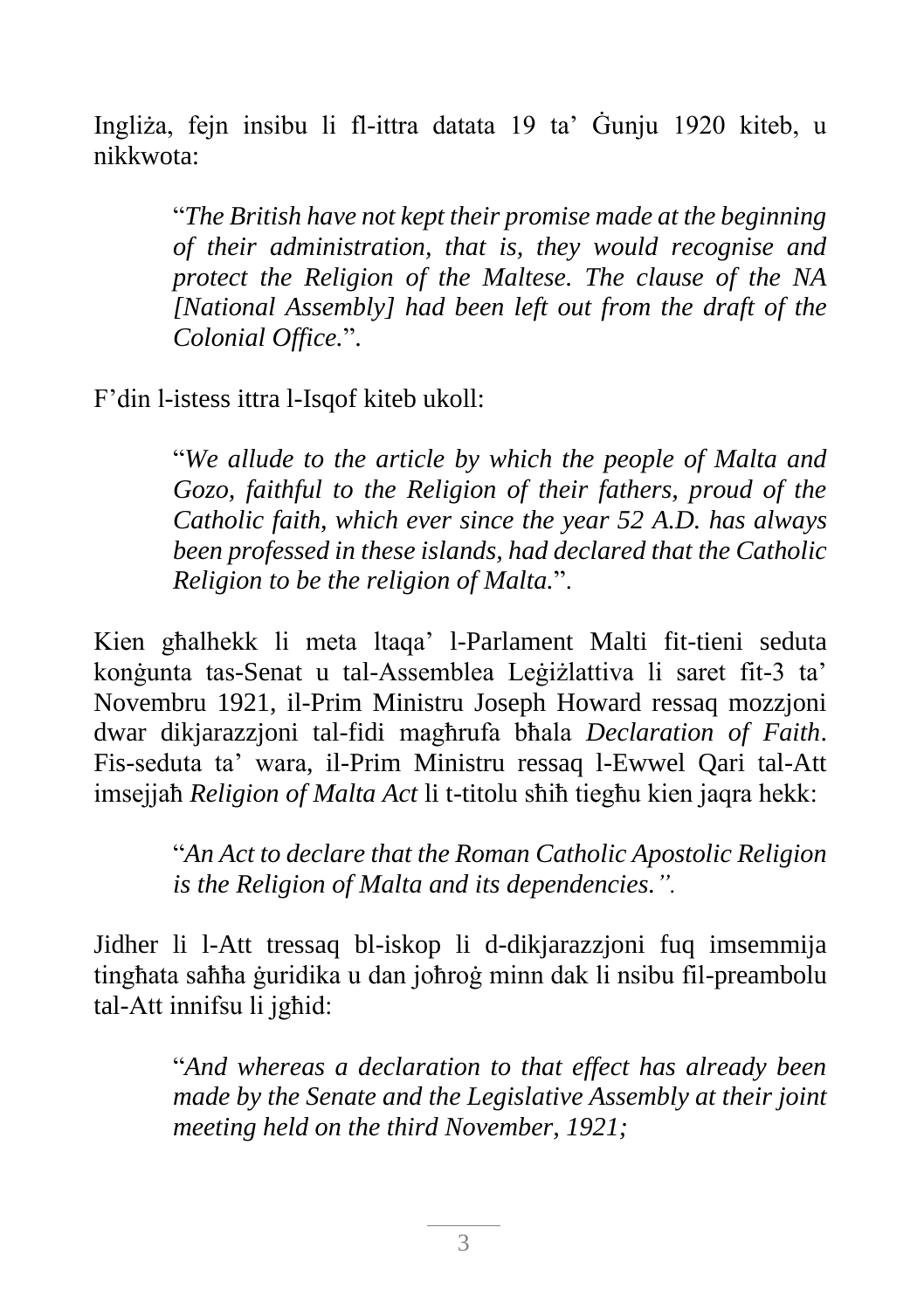*And whereas it is necessary to give more formal sanction to this declaration;*

*Be it enacted by the King's Most Excellent Majesty by and with the advice and consent of the Senate and of the Legislative Assembly of Malta as follows:*

*Article 1. The Roman Catholic Apostolic Religion is, as it has ever been in the past, the Religion of Malta and its dependencies."*

Dan l-Att ġie sussegwentement mgħoddi mill-Assemblea Leġiżlattiva fit-2 ta' Frar tal-1922, mis-Senat fit-22 ta' Frar u mogħti l-kunsens tal-Gvernatur fl-4 ta' Marzu tal-istess sena. Qed nagħmel referenza partikolari għall-kwestjoni tar-reliġjon Kattolika f'Malta u kif iddaħħlet b'liġi fil-Kostituzzjoni ta' pajjiżna tal-1921 għaliex anke f'dan ir-rigward naraw ċertu maturità politika. F'dan ir-rigward ninnota wkoll li minkejja li matul dawn il-mitt sena ta' ħidma parlamentari l-kwestjoni politika-reliġjuża tfaċċat numru ta' drabi, fosthom anke fis-snin sittin bejn il-Knisja Kattolika u l-Oppożizzjoni prinċipali ta' dak iż-żmien, allura l-Malta Labour Party, mal-milja taż-żmien ir-rikonoxxment tar-reliġjon Kattolika bħala r-reliġjon ewlenija ta' pajjiżna, narawh jibqa' jiddaħħal fil-Kostituzzjoni tal-Indipendenza tal-1964 u wkoll fil-Kostituzzjoni tal-1974 proprju meta Malta saret Repubblika. Dan, kif diġà indikajt, qed ngħidu biex wieħed jifhem il-livell ta' maturità politika li minkejja l-ostakoli kollha, intwera matul dawn il-mitt sena.

U hawn xtaqt insemmi dak li qalli l-Kardinal Tarcisio Bertone – is-Segretarju tal-Istat tal-Vatikan fi żmien il-Papa Benedittu XVI – meta kelli x-xorti nilqgħu fil-Parlament Malti fit-30 ta' Novembru 2019. Dan kien personalment faħħar lill-Eks Prim Ministru Dom Mintoff u qalli xi ħaġa li jien issorprendejt ruħi biha għax kien dettall li ma kontx naf bih; kien spjegali li Mintoff dejjem iddefenda u sostna li r-Reliġjon Kattolika għandha tibqa' rikonoxxuta fil-Kostituzzjoni ta' Malta bħala r-reliġjon ewlenijia ta' pajjiżna.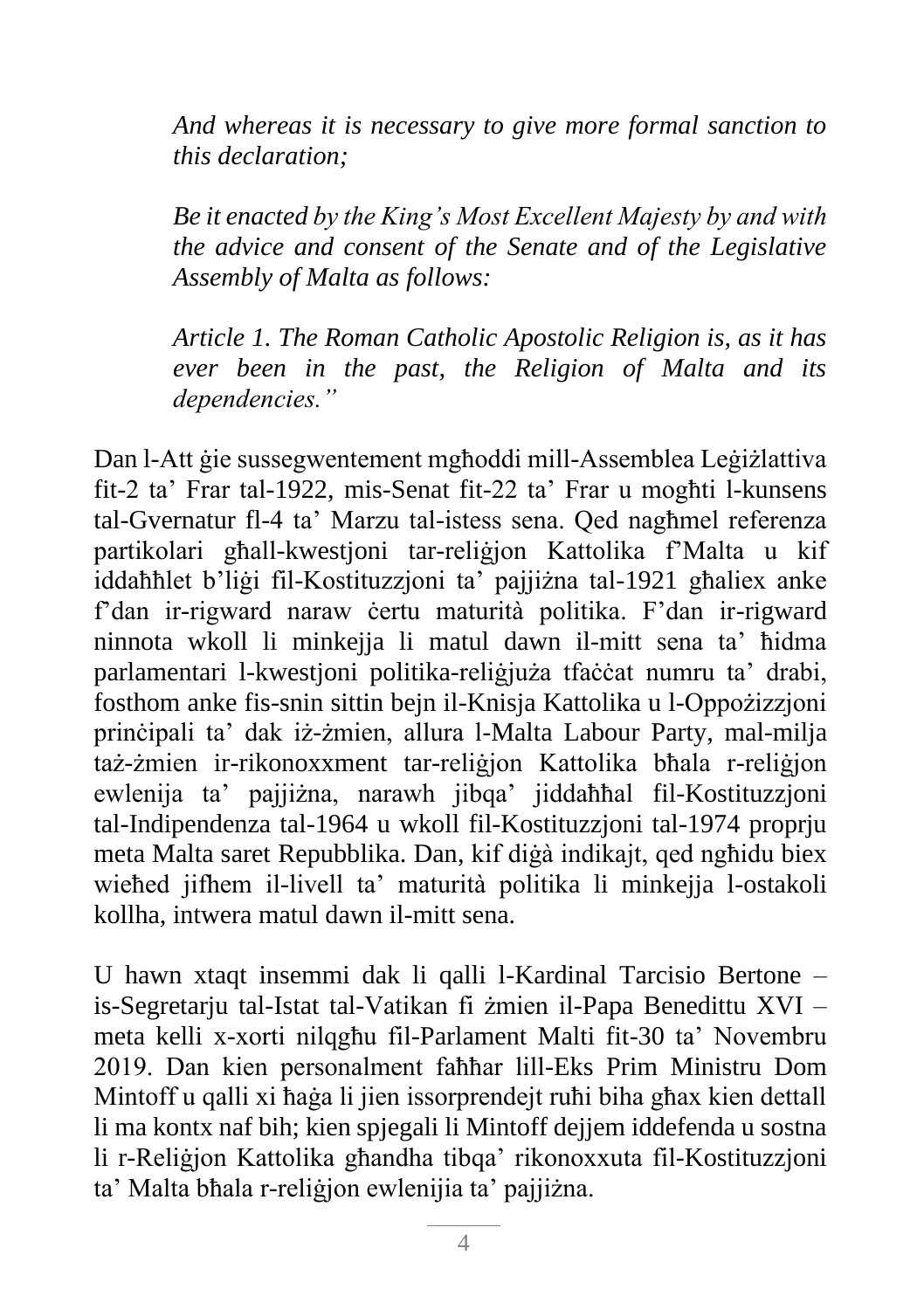Irrid ngħid li b'riżultat ta' din il-laqgħa ġie mniedi uffiċjalment grupp parlamentari ta' ħbiberija (*parliamentary friendship group)* inkarigat li jsegwi r-relazzjonijiet bejn Malta u s-Santa Sede, u hawn nikkwota minn ittra datata 3 ta' Jannar 2020 mibgħuta mis-Secretary for the Holy See's Relations with States, l-Arċisqof Paul R. Gallagher li kitibli hekk:

> *"Now the Parliament, which is the institution that represents the Maltese people, so profoundly marked by the Catholic Faith, is taking an initiative in this area.*

> *I wish to assure you that this Office will be ready to cooperate with the Parliamentary Friendship Group, in order to promote a deeper reciprocal understanding between Malta and the Holy See."*

Lura għall-okkażjoni li qed infakkru llum, din il-maturità politika kien diġà tkellem dwarha l-kummerċjant u membru tal-Assemblea Nazzjonali Anthony Cassar Torregiani, u hawnhekk qed nagħmel referenza għall-ġurnata meta seħħewirvellijiet tas-Sette Giugno tal-1919. Dakinhar, waqt li huwa kien sejjer b'karozzin minn San Ġiljan sal-Belt biex jindirizza l-Assemblea Nazzjonali dwar it-taxxa li kien introduċa l-Imperu Ingliż fuq il-prezz tal-ħobż, waqqfitu persuna li kienet tafu u qatllu biex ma jidħolx ġewwa l-Belt għaliex kienu qed jattakkaw diversi postijiet fiż-żona ta' fejn tiltaqa' l-Assemblea. Qaltlu wkoll li anke d-dar prinċipali tiegħu kienet ġiet attakkata u li kien hemm ukoll ġemgħa ta' nies barra d-dar.

Minkejja dak kollu li ġralu, naraw lil dan il-membru tal-Assemblea jibgħat messaġġ qawwi ta' maturità meta wieħed minn dawk li kien attakkalu d-dar kien mar l-uffiċċju tiegħu biex jitolbu skuża. Skont dak li nsibu fil-ktieb tal-Markiż Nicholas Depiro *Men of Malta*, Cassar Torreggiani kien qal hekk: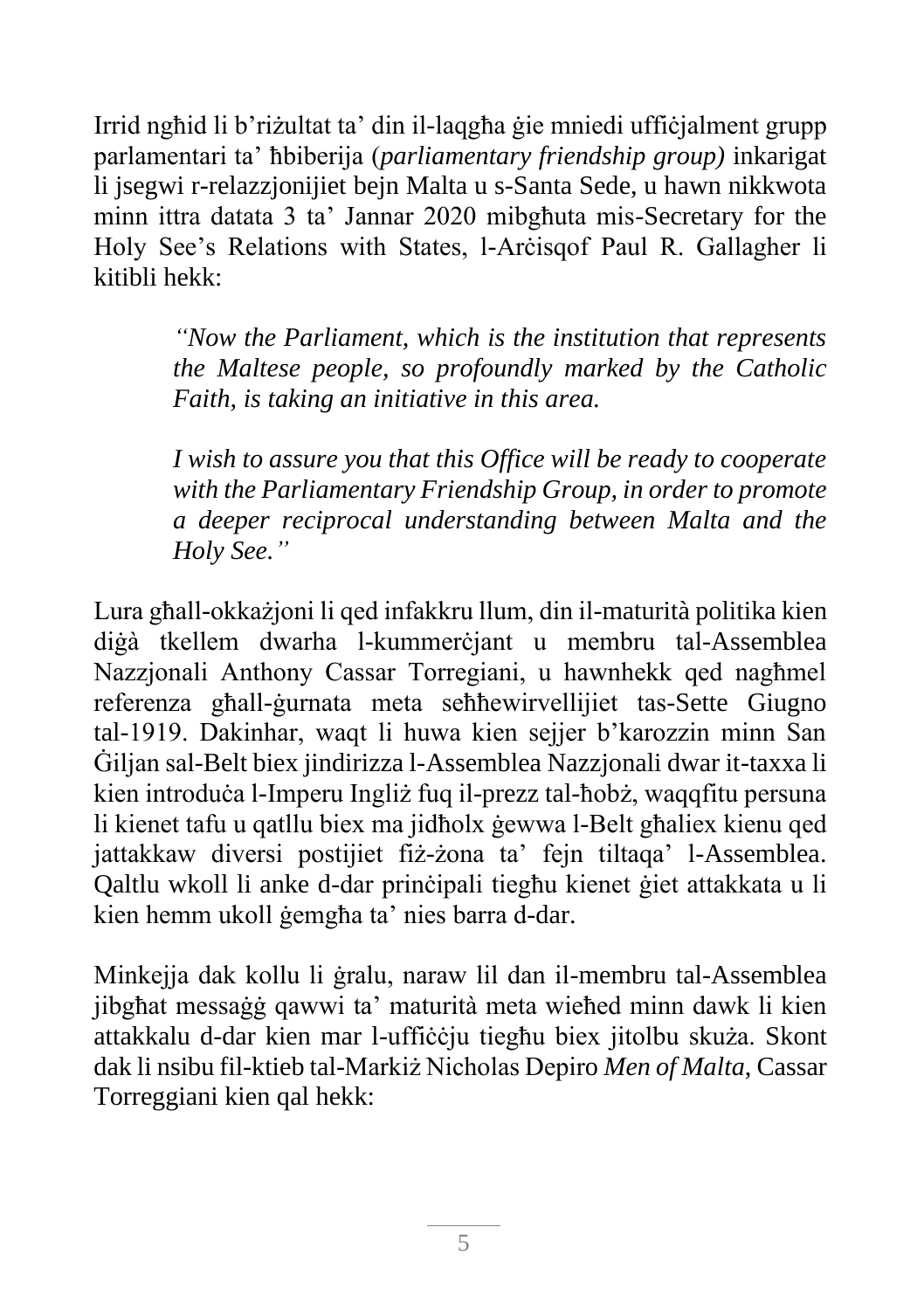*"This particular morning, he was agitated and said he would not rest until I heard what he has to say. Overcome by remorse and now kneeling before me, he confessed to the prominent part he had taken in sacking and burning my house. I took him by the hand and it was then that I knew, I knew my wounds would eventually heal. I persuaded the man to sit, then I walked slowly and calmly towards my office balcony, I looked blankly down the busy street and I was in pain. Not angry, but overcome. Any desire for retribution, any vengeful thoughts left me and in their stead was not emptiness but warmth. I allowed the love I bore for the country of my birth to pull back into my heart.".*

Dan kollu qed ngħidu għaliex il-maturità politika titlob li kulħadd jaħdem għal pajjiżu, ikun min ikun u f'liema żmien u sitwazzjoni jkun.

Hawnhekk irrid ngħid li mingħajr din il-maturità politika l-Parlament ma kienx ikun kapaċi jkompli jwettaq il-ħidma tiegħu anke matul din is-sena u nofs ta' pandemija. Dan qed ngħidu għaliex hekk kif faqqgħet il-pandemija l-Parlament Malti ta sinjal mill-aktar qawwi għaliex bi ftehim bejn iż-żewġ naħat, ma kien hemm l-ebda interruzzjoni fix-xogħol tal-Parlament. Dan rajnieh u għadna narawh ukoll, pereżempju, fit-tħaddim tal-kumitati parlamentari, fejn bis-saħħa tal-inizjattiva tal-uffiċjali tal-Parlament u tat-teknoloġija, xhieda li ġew mgħajta biex jidhru quddiem kumitat kif ukoll esperti li ġew mitluba jew li talbu biex jagħmlu preżentazzjonijiet, setgħu jkomplu jagħmlu dan b'mod virtwali. L-istess teknoloġija ppermettiet ukoll li membri ta' kumitati li kienu meqjusa bħala vulnerabbli jew kien meħtieġ li josservaw perjodu ta' kwarantina setgħu jipparteċpaw b'mod sħiħ fil-laqgħat.

Tajjeb li ngħid li mis-sena l-oħra, jiġifieri mill-aħħar diskors tas-Sette Giugno sal-lum, għaddew aktar mas-65 Att mill-Parlament, li huwa l-ogħla numru li qatt kellna f'sena ta' ħidma parlamentari. Nemmen li għal dak li għandu x'jaqsam mal-iżvilupp ta' din l-ogħla istituzzjoni, l-Att tal-Parlament l-iktar sinifikanti għal din l-Istituzzjoni f'din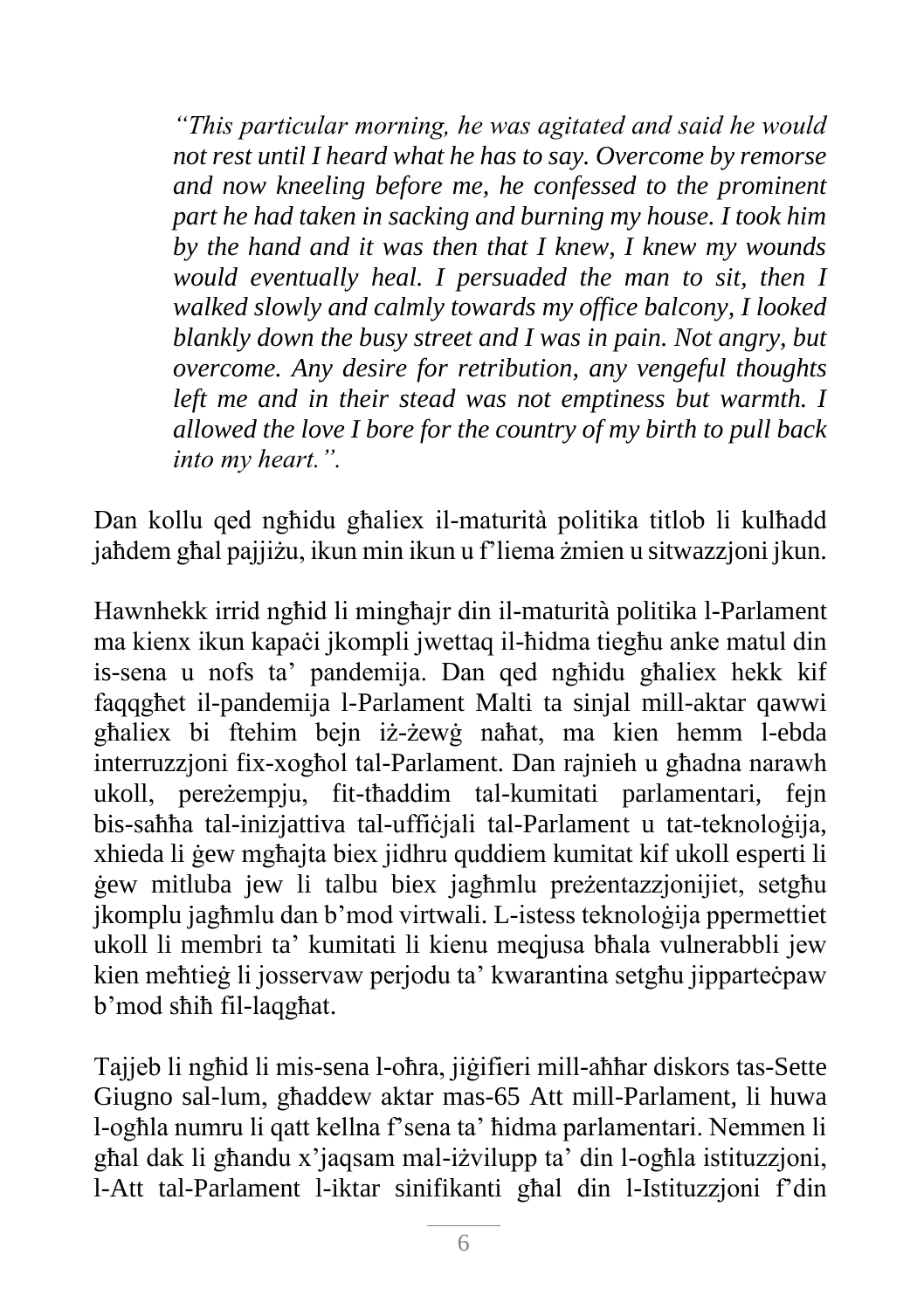is-sena kien dak li għamilt referenza għalih b'rabta mal-kwota tar-rappreżentanza femminili fil-Parlament Malti. Kienet tassew ġurnata storika meta mill-Kamra għadda l-Att li jemenda l-Kostituzzjoni ta' Malta u l-Att dwar l-Elezzjonijiet Ġenerali f'dan ir-rigward. Fl-elezzjoni ġenerali li jmiss, naraw il-frott ta' dan it-tibdil kostituzzjonali; pass ieħor importanti fl-iżvilupp tal-ogħla istituzzjoni tal-pajjiż.

Meta wieħed iħares lejn id-diversi attivitajiet interparlamentari li ħadet sehem fihom is-Sedja u l-Membri tal-Parlament, hawnhekk ukoll wieħed jinnota li l-pandemija ftit li xejn affettwat l-andament tax-xogħol tal-Kamra f'dan ir-rigward. Minbarra d-diversi laqgħat ma' dinjitarji u delegazzjonijiet, is-Sedja ħadet sehem ukoll f'disa' konferenzi interparlamentari li saru lkoll *online*, inkluż id-49 Konferenza tal-*British Isles and Mediterranean Region*  tal-Commonwealth organizzata mill-Parlament Malti fl-24 u 25 ta' Settembru 2020, u bl-aktar waħda riċenti tkun dik tal-parteċipazzjoni tas-Sedja fil-Konferenza tal-Ispeakers tal-Parlamenti tal-Unjoni Ewropea taħt il-Presidenza Ġermaniża illi nżammet fl-10 ta' Mejju ta' din is-sena.

Il-ħidma tal-kumitati tal-Kamra wkoll ma qatgħetx. Hawn nirreferi, pereżempju, għad-diversi laqgħat li mexxejt tal-Kumitat għall-Istandards fil-Ħajja Pubblika fejn ġew trattati diversi rapporti riferuti lilu matul is-sena mill-Kummissarju għall-Istandards fil-Ħajja Pubblika. Ma' dawn inżid il-preżentazzjoni ta' mhux inqas minn 15-il rapport ippreżentat lis-Sedja mill-Awditur Ġenerali, u erba' rapporti min-naħa tal-Ombudsman. Il-ħidma tad-diversi kumitati parlamentari oħra fosthom il-Kumitati dwar il-Konsiderazzjoni ta' Abbozzi ta' Ligijiet, il-Kumitat dwar il-Kontijiet Pubblici u l-Kumitat dwar l-Affarijiet Barranin u Ewropej ukoll ma qatgħetx. Hawnhekk qed nitkellmu fuq 17-il Kumitat Parlamentari illi bejniethom iltaqgħu ferm iktar minn kemm-il darba ltaqgħet il-plenarja.

Dan kollu sar waqt li l-pandemija baqgħet tħalli impatt fuq kull aspett ta' ħajjitna u tal-ħidma tagħna, u ta' dan nixtieq nirringrazzja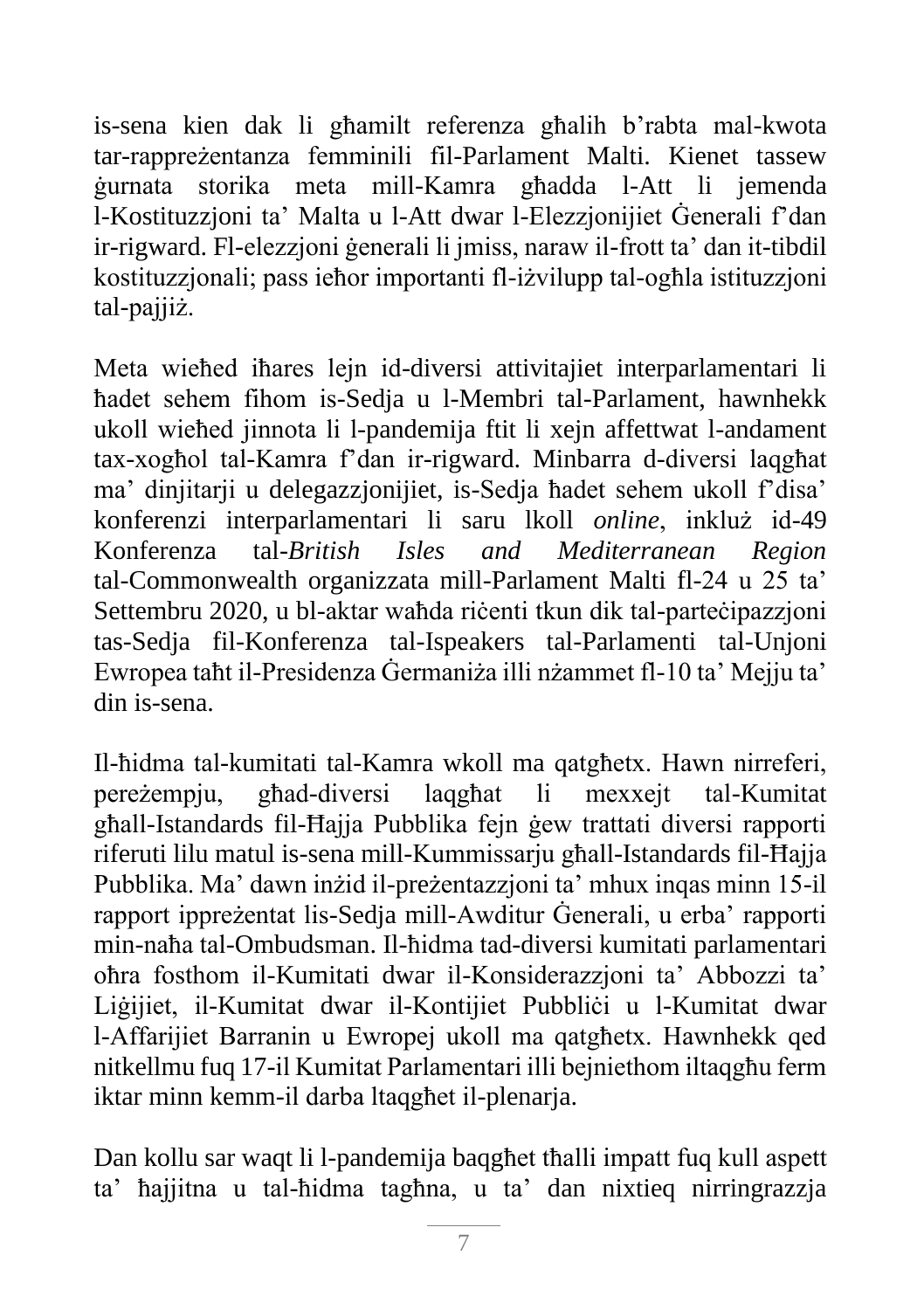lid-Deputati kollha tal-Gvern u tal-Oppożizzjoni għall-koperazzjoni kontinwa tagħhom, kif ukoll lill-istaff tal-Parlament li ħadem fuq li ħadem biex ix-xogħol parlamentari kollu seta' jitmexxa 'l quddiem. Bir-ritmu ta' xogħol u liġijiet mgħoddija f'sena waħda, il-Parlament Malti bla dubju jinsab minn ta' quddiem nett f'dik li hija *clearance rate*, jew inkella efficjenza, u dan anke meta mqabbel ma' parlamenti nazzjonali tas-26 pajjiżi l-oħra tal-Unjoni Ewropea.

Minkejja l-progress kollu li sar f'dawn l-aħħar 100 sena, ma jfissirx illi ma fadal xejn xi jsir sabiex l-istituzzjoni tal-Parlament tkun waħda li dejjem aktar tindirizza l-aspettattivi taċ-ċittadini li nirrappreżentaw.

Bżonn li ili nitkellem dwaru huwa dak li l-Parlament ikollu proċedura li tagħti d-dritt tar-rimedju liċ-ċittadini komuni meta dawn ikun jidhrilhom li ġie abbużat il-privileġġ parlamentari fil-konfront tagħhom. Hemm diversi mudelli kif dan ir-rimedju jista' jiġi introdott f'pajjiżna. Fejn jeżisti dan ir-rimedju – magħruf aħjar bħala s-*citizen's right of reply* – hemm sistemi fejn ikun l-Ispeaker li jara u jinvestiga kull akkuża kontra membru parlamentari li jkun abbuża mill-privileġġ parlamentari, u hemm ukoll mudelli fejn ikun kumitat parlamentari li jingħata dan ir-rwol u s-setgħa li jistħarreġ tali lmenti. Irrispettivament minn liema sistema tintgħażel, naħseb li dan huwa aspett li jeħtieġ li nimxu 'l quddiem fih. Nemmen li huwa insult għad-demokrazija f'pajjiżna meta min jiġi elett bħala rappreżentant tal-poplu jkun hu stess li jabbuża minn dak il-privileģģ, u meta ċ-ċittadin komuni jibqa' bla rimedju għal dak li jintqal b'mod falz jew qarrieqi fil-Parlament fil-konfront tiegħu. Is-Sedja għalhekk ittenni għal darb'oħra li f'dawn iċ-ċirkostanzi, anke jekk rari, ċittadin ordinarju għandu tal-anqas ikollu d-dritt għal tweġiba.

Irrid ngħid li minbarra dak ix-xogħol li jiġi rrappurat, il-ħidma minn wara l-kwinti fil-Parlament ukoll ma qatgħetx. Bqajna għaddejjin bix-xogħol tal-proġett fil-Livell -2 tal-binja, fejn kienet tidħol il-ferrovija madwar mitt sena ilu. Ix-xogħol wasal fl-aħħar stadju tiegħu, u jekk Alla jrid fix-xhur li ġejjin ikollna librerija u arkivju parlamentari *state of the art*, kamra oħra tal-kumitati u iżjed uffićini